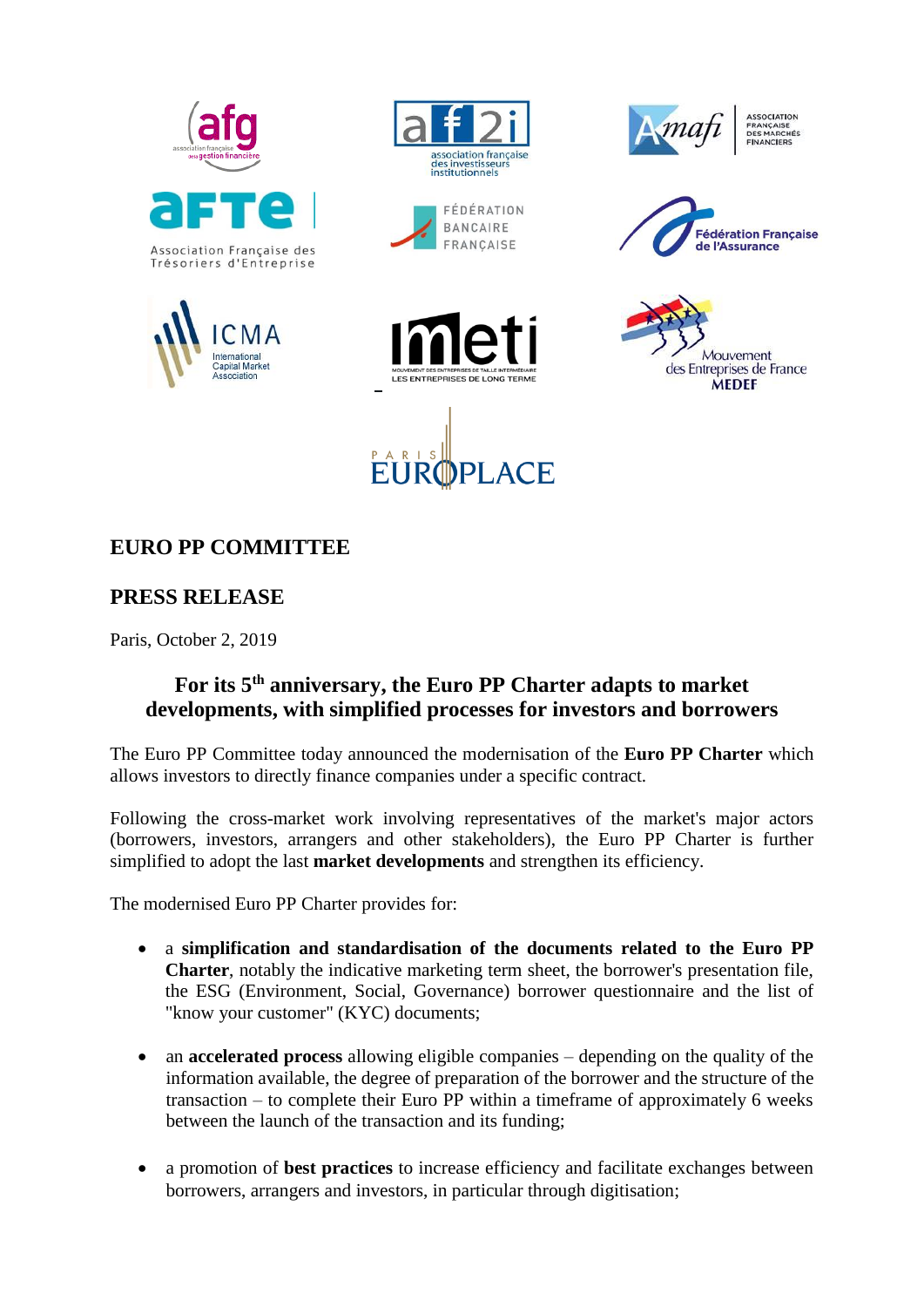- "**green**", "**social"** or "**sustainable**" Euro PPs when justified by the use of proceeds;
- a **more precise definition** specifying that a Euro PP usually ranges from about 10 million euros to several hundred million euros, that it aims at financing or refinancing the borrower's development and that it maintains the borrower's leverage ratio at a reasonable level. Indeed, the Euro PP is a **responsible instrument** and each party shall apply the best practices, comply with applicable laws, regulations and professional standards and act with integrity to ensure high standards of execution and appropriate credit risk management on the Euro PP market.

In addition, the **Euro PP model forms** in the bond and loan formats have been updated, with the same spirit that had governed their initial drafting, particularly balancing the interests of borrowers and investors.

The working group, commissioned by the Euro PP Committee to update the Euro PP Charter and Euro PP model forms, is chaired by Marc-Etienne Sébire. It is composed, as in 2014 when the first version of the Euro PP Charter was drafted, of representatives of borrowers, arrangers, investors and lawyers and, as observers, the Banque de France and the French Treasury.

The Euro PP Charter and the Euro PP model models are freely available, in French and English, on the Euro PP Committee website: [www.euro-privateplacement.com](http://www.euro-privateplacement.com/)

## **Additional information:**

A **Euro PP** is a medium or long-term financing transaction between a company and a limited number of professional investors, based on ad hoc documentation negotiated between the borrower and the investors, generally with the participation of an arranger. In addition to capital markets and banks, which provide a significant proportion of corporate financing, Euro PP is a private placement market that allows companies, listed or unlisted, to diversify their funding sources with institutional investors with whom long-term and sustainable relationships may be established.

Since its launch in 2012, the Euro PP (Euro Private Placement) market has enabled more than 300 mid-cap European companies to raise more than €30 billion from institutional investors to finance their development. In 2018 and 2019, more than half of these companies entered the Euro PP market for the first time, with fundraisings ranging from tens to several hundred million euros per transaction, transactions exceeding  $\epsilon$ 100 million accounting for more than 35 per cent. of volumes over such two years.

The **Euro PP Committee** was set up at the initiative of the Paris IDF Chamber of Commerce and Industry. It brings together ten professional associations (Association Française de la Gestion Financière (AFG), Association Française des Investisseurs Institutionnels (Af2i), Association Française des Marchés Financiers (AMAFI), Association Française des Trésoriers d'Entreprises (AFTE), Fédération Bancaire Française (FBF), Fédération Française de l'Assurance (FFA), International Capital Market Association (ICMA), METI, Mouvement des entreprises de France (MEDEF) and Paris Europlace).

The Euro PP Charter was drawn up in 2014 by the Committee under the auspice of the Banque de France and the French Treasury with the support of CMS Francis Lefebvre Avocats, Gide Loyrette Nouel and Kramer Levin law firms.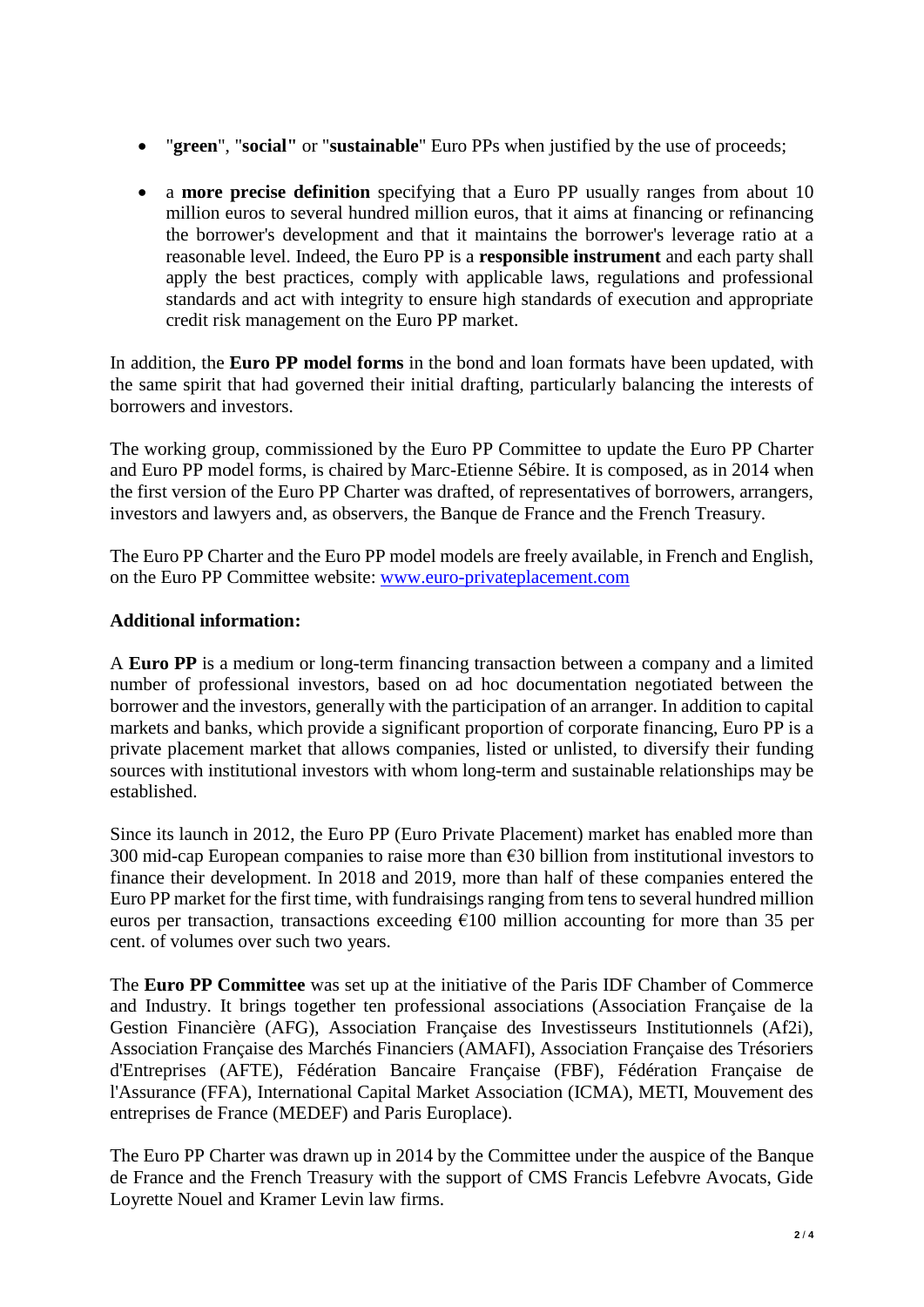For borrowers who made an Euro PP, **John Moran**, Sopra-Steria's Director of Corporate Finance, commented: "*In June 2019, we issued a €250 million Euro PP in order to extend the Group's debt maturity and pursue the strategy of diversifying our sources of financing, enabling us to meet our development ambitions. This issue was partially used to refinance a previous Euro PP issued in 2013, one of the first issues on this market. The Euro PP met our objectives as the transaction was carried out at an extremely fast pace and allowed us to establish contact with leading investors to support us in our growth. The transaction was a great success, and was largely oversubscribed.*"

**Benoît Rousseau**, Treasurer of the Bel Group and an administrator of the AFTE, explained: "*I am convinced that Euro PP remains a real opportunity for unrated issuers seeking to finance their growth and development over the medium and long term with "acceptable" debt leverage, by creating a real relationship with institutional investors. The Euro PP Charter guides each new borrower through the different stages of setting up a transaction, the role of the various stakeholders (banks, investors, lawyers, agents, etc.) and the various documents that the borrower should disclose and sign. It is a real medium/long term diversification tool compared to bank financing and a real European alternative to its American counterpart, the USPP.*"

**Laurent Salmon**, Chief Financial Officer of Paragon Group, said: "*Paragon Group, has tapped twice the Euro PP market for €52m in 2016 and €89m in 2018. Thanks to these two issues, the group has been able to pursue its development plan. Over the 2015-2019 period, Paragon Group has grown its Turnover from €315m to €838m and its EBITDA from €15m to €50m. The Euro PP market has been an efficient financing tool for a fast-growing company seeking long term financings. Paragon Group's business is to help its clients in achieving their transformation in Customer Communication and Identification Solutions*".

On the investors side, **Stéphanie Romano**, Private Debt Manager at Schelcher Prince Gestion confirmed: "*This new version of the Euro PP Charter will enable actors of this changing market to carry out value-added financing transactions more easily and quickly for companies looking for new financial partners*".

**Anne-Lise Allard**, Head of Corporate Private Debt at La Banque Postale Asset Management, explained: "*The update of the Charter provides an educational document for potential firsttime issuers, and proposes contract templates (bond and loan formats) that can be adapted for both small and large mid-cap companies, in a context that offers security for investors. The simplified process should meet the requirements of the strongest mid-cap companies: speed of execution and appropriate contractual documentation, strengthening the competitiveness of the Euro PP when compared to other alternative financing instruments*".

**Philippe Taffin**, Investment Director of Aviva France added: "*The update of the Euro PP Charter will support the development of this very effective financing tool which is highly appreciated by insurers seeking investments in mid-cap companies*".

**Marc-Etienne Sébire**, Partner, Head of Capital Markets at CMS Francis Lefebvre Avocats, who took over from Gérard Soularue and Hervé Labbé as Chairman of the Euro PP Committee, stated: "*the significant mobilisation of borrowers, investors and arrangers on this cross-market work reflects the dynamism of the Euro PP ecosystem. The renewed support of the ten professional associations at this new stage in the development of the market is proof of the relevance and importance of the Euro PP as a financing tool for mid-cap companies in addition to their traditional financings".*